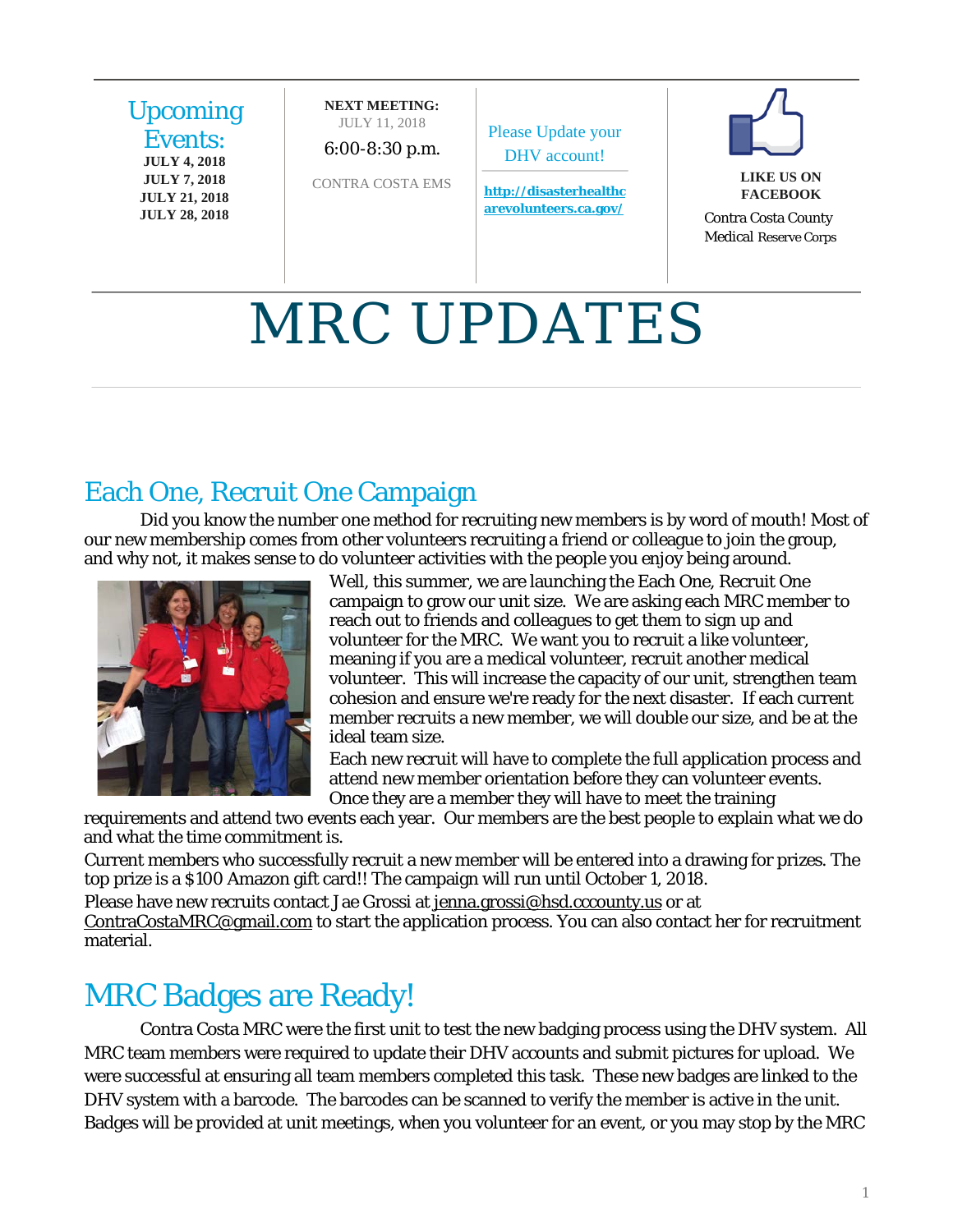office M-F 0900-1600. It is important all members have their badge when they deploy, should a badge be lost or stolen, notify the MRC Coordinator immediately.

#### MRC Receives Recognition at State **Conference**

In the past month, the Contra Costa MRC Coordinator attended the California MRC Conference, and the California Department of Public Health Emergency Preparedness Office Conference.



Both of these events highlighted recent disaster responses in the state. The Contra Costa MRC received recognition for their response capabilities during the Northern California Fires last October. Our unit was the only full unit to deploy during this disaster. You all did an amazing job and should be very proud of your efforts. If you responded to the fire and did not receive your certificate and medallion, please contact Jae and provide a shipping address.

#### MRC Leadership Positions Open

The MRC unit needs to fill some key leadership positions. This is your opportunity to step into a more active role within the unit and gain more emergency preparedness response experience.

The following positions need to be filled with a primary and a backup person.

Logistics Chief; Communications Chief; Shift Lead (clinical); Special Project/Workgroup Lead

Position descriptions can be provided on request. If you are interested in one of these roles contact the MRC Coordinator. You will need to submit a statement about your interest in the position and qualifications (brief).

## MRC Meeting & Orientation

The next MRC meeting will be held on July 11, 2018 6:00-8:30 p.m. The meeting will follow the normal format of team business followed by training. The training topic is Psychological First Aid Overview. This training is a team requirement of all members. If you have not attended this training, or completed the online training you should plan to attend.

*Commit to your Community*







Do you know someone who would be interested in joining the MRC?

Invite them to a meeting or connect them with the MRC coordinator

[lisa.vajgrt](mailto:lisa.vajgrt-smith@hsd.cccounty.us)[smith@hsd.cccounty.us](mailto:lisa.vajgrt-smith@hsd.cccounty.us)

(925) 313-9548